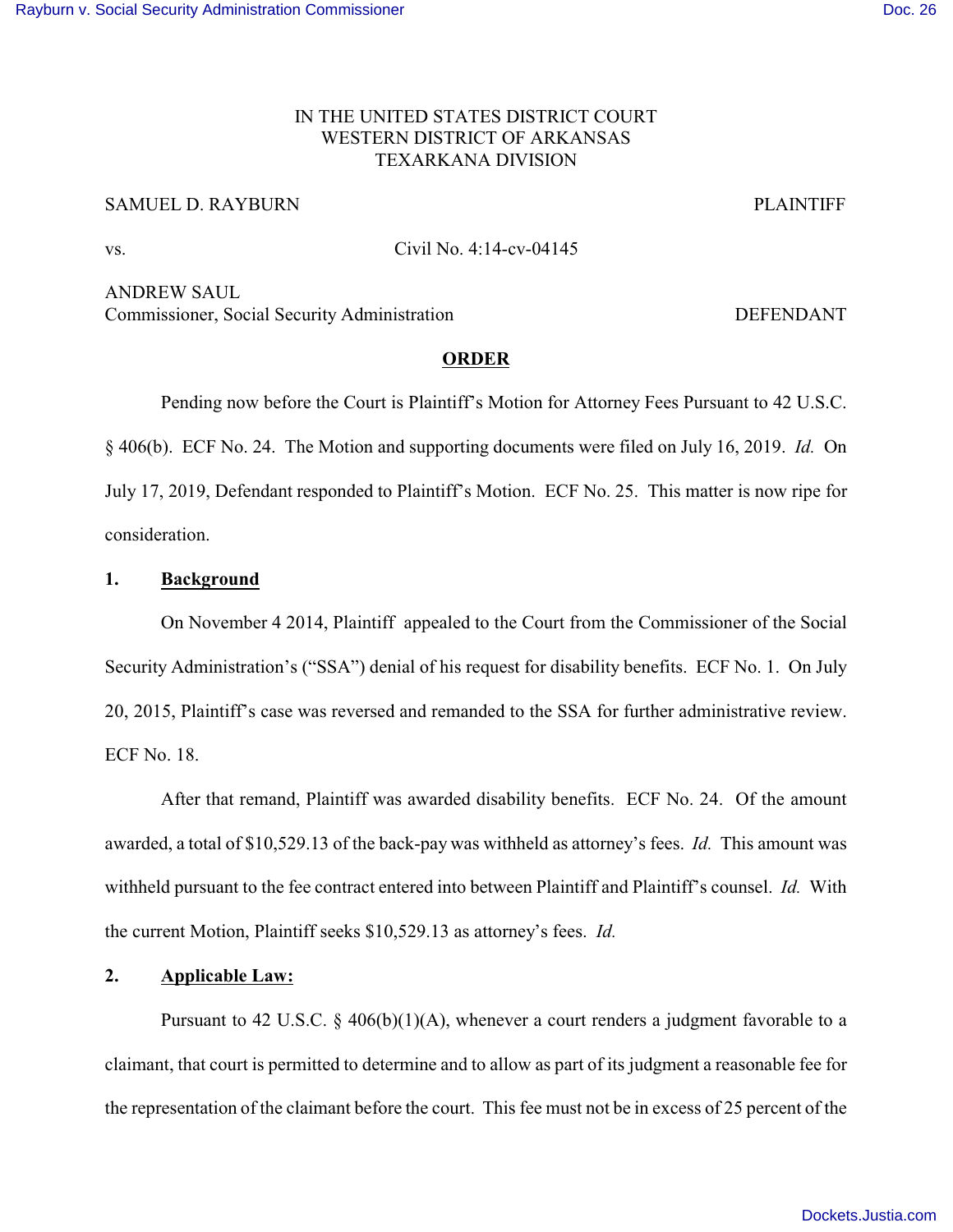total past-due DIB to which the claimant is entitled by reason of such judgment, and this fee may be taken out of the amount of the Plaintiff's past-due DIB. *See id.* However, a court is not authorized to award attorney's fees out of a claimant's past-due SSI. *See id.; Bowen v. Galbreath,* 485 U.S. 74, 78 (1988) (holding that a court is not authorized to award past-due SSI benefits as attorney's fees under Section 406(b)).

Furthermore, a court is not authorized to approve a fee for time spent in the representation of the Plaintiff at the agency level. *See* 42 U.S.C. § 406(b)(1). It is the Commissioner's responsibility to award the fees for any representation before an agency and such fees are not awarded by the courts. *See Pittman v. Sullivan,* 911 F.2d 42, 46 (8th Cir. 1990) (holding that "the matter of attorney's fees for services performed at the administrative level is committed by  $\S 406(b)(1)$  to the responsibility of the Secretary exclusively and such fees may not be awarded by the courts"). Instead, a plaintiff's attorney must petition the agency for these fees. *See* 42 U.S.C. § 406(a).

In determining the reasonableness of a requested fee, the Eighth Circuit previously determined that the "lodestar" approach should be applied. *See Cotter v. Bowen,* 879 F.2d 359, 363 (8th Cir. 1989), *abrogated by Gisbrecht v. Barnhart,* 535 U.S. 789 (2002). The lodstar approach for fee setting states that a reasonable fee is obtained by multiplying the number of hours reasonably worked on a case by a reasonable hourly rate. *Id.* The United States Supreme Court has, however, abrogated *Cotter* and held that the lodestar approach should not be used as the standard for calculating reasonable attorney's fees. *See Gisbrecht v. Barnhart,* 535 U.S. 789, 793 (2002).

Instead, the United States Supreme Court held Section 406(b) instructs courts to use attorneyclient contingency fee agreements to determine the fees to be awarded. *Id.* at 808. Courts should utilize these agreements in awarding fees because the court should not "override customary attorney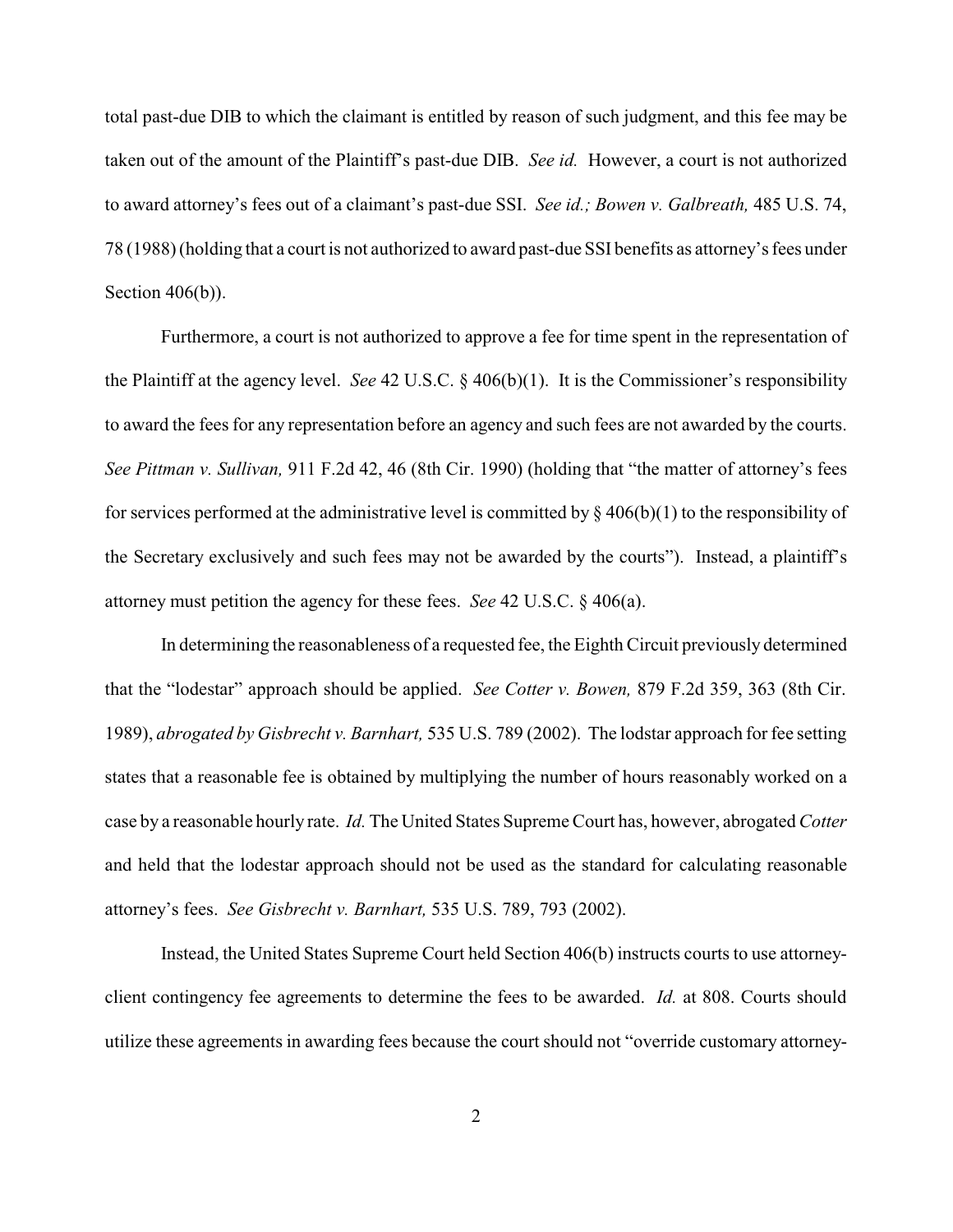client contingent-fee agreements." *Id.* The court is, however, required to review the reasonableness of fees yielded by a contingencyfee agreement when awarding fees under Section 406(b). *Id.* (holding that "§ 406(b) instructs courts to review for reasonableness fees yielded by those [contingency-fee] agreements").

#### **3. Discussion:**

The Plaintiff's attorney asserts he has spent 24.30 hours in the representation of Plaintiff before this Court. ECF No. 24. The contingency fee agreement between Plaintiff and Plaintiff's attorney reflects Plaintiff agreed to pay his attorney 25 percent of the past-due benefits awarded if a claim is awarded "following an order of remand issued by the Social Security Administration or a Federal Court." *Id*. Twenty-five percent of the Plaintiff's past-due benefits is \$10,529.13. A fee in the amount of \$4,519.80 has been received by the Plaintiff attorney for work performed at the administrative level. The Plaintiff's attorneyseeks approval before this court for an attorneyfee award of \$10,529.13. ECF No. 24.

Balancing the Court's duty to protect the Plaintiff's disability award against a fee that is substantial enough to encourage attorney's to accept social Security cases, and considering the factors listed above, the Court does not believe that the contingent-fee agreement here or the \$10,529.13 requested by Plaintiff's counsel produces an "unreasonable fee." Further, it should be noted Defendant does not object to Plaintiff's request for attorney fees, other than to request Plaintiff's counsel refund the previously awarded attorney fees of \$4,519.80 to Plaintiff. ECF No. 25.

The Court should not simply "rubber-stamp" a contingency-fee agreement, but rather should ensure that both the claimant's benefits are protected as well as the attorney's rights to payment for effective assistance of counsel. *See Mitchell v. Barnhart*, 376 F.Supp2d 916, 923 (S.D. Iowa 2005). Lawyers representing social security claimants are entitled to be paid reasonable compensation for their